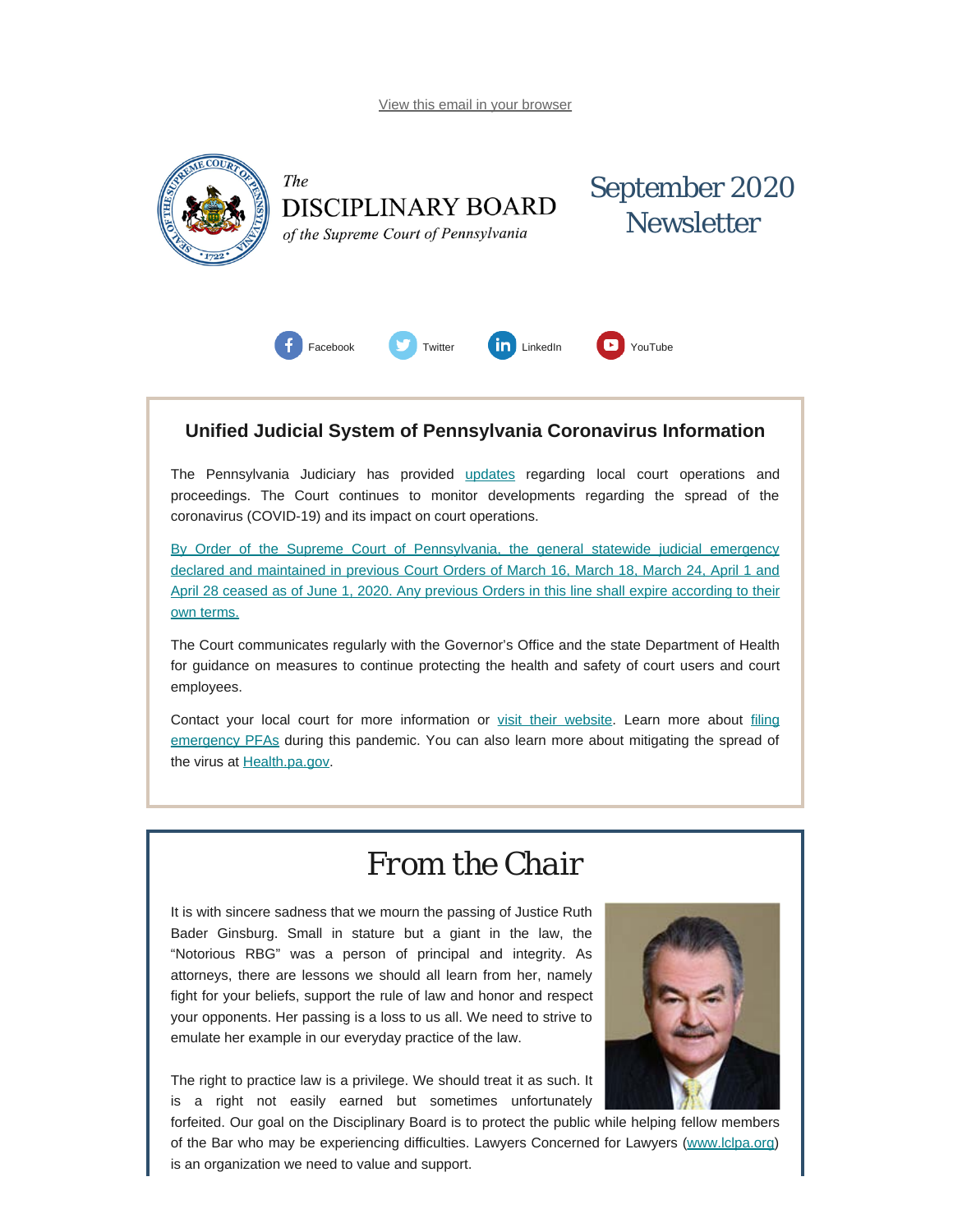We enjoy the ability to represent clients in the ever changing maze of laws and regulations. We need to remember that we occupy a unique role in society. We must not lose sight of the fact that our clients are persons who often turn to us in times of need. Our opponents are men and women of integrity, striving to do their best in representing clients. They all deserve our respect and admiration. The practice of the law is a privilege. Please treat it as such.

James C. Haggerty Board Chair





**August 2020**



**From Inactive From Administrative Suspension**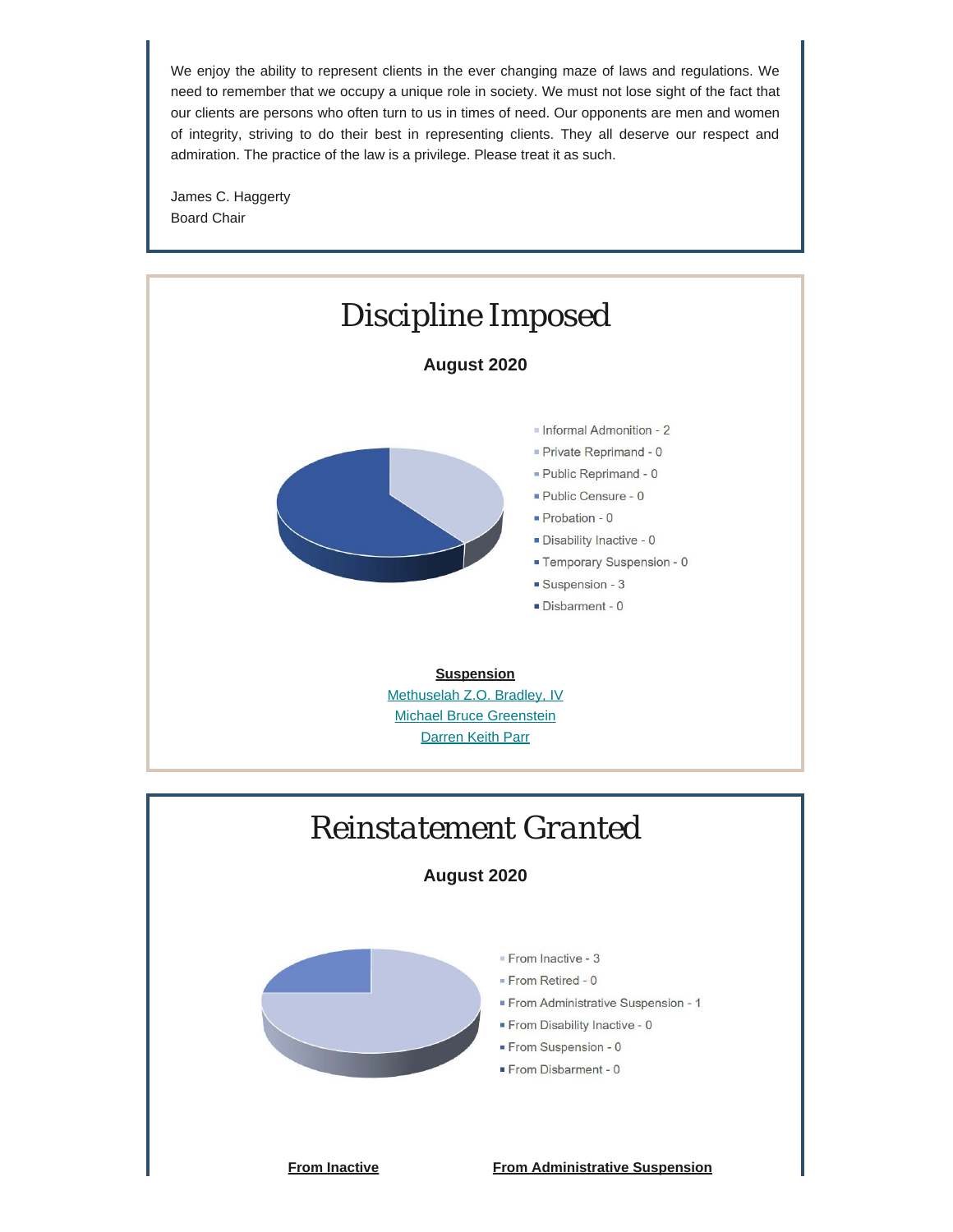*Note: The above-listed reinstatements reflect only those granted by Supreme Court Order. An attorney listed above whose current license status does not reflect reinstatement has yet to submit the fees necessary to finalize reinstatement.*

## *Disciplinary Board News*

Public Proceedings Scheduled for October; Available on YouTube Channel

The Disciplinary Board has scheduled the public proceedings listed below for October. All may be viewed by members of the public on YouTube. The public may observe all disciplinary and reinstatement hearings, oral arguments, and public reprimands on the [Board's YouTube channel](https://www.youtube.com/channel/UC7Rzfgcm91b2y3TRTXAViHw). View "Upcoming Public Proceedings" at the bottom of the Board's home page, [www.padisciplinaryboard.org,](https://www.padisciplinaryboard.org/) for future scheduled proceedings.

> [10/7 - Oral Argument](https://www.youtube.com/watch?v=dn9OMbTGlmM) [10/8 - Disciplinary Hearing](https://www.youtube.com/watch?v=4pouvvSfGkg) [10/13 - Public Reprimands & Oral Argument](https://www.youtube.com/watch?v=wJjwM9hbyYs) [10/27 - Disciplinary Hearing](https://www.youtube.com/watch?v=_gH4gRnKqaw)

### *CDC Corner*

#### **Must Disciplinary Violations Be Intentional?**

That's a hard no.

While the Supreme Court's answer is straightforward, the way it was developed and explained have important implications.

The Court faced this issue head-on in *[ODC v. Anonymous Attorney A](https://www.padisciplinaryboard.org/Storage/media/pdfs/20170630/135037-anonymousattorneya.pdf)*. A prosecutor failed to comply with his discovery obligations in a criminal case but represented to the Court, falsely, that he had. This resulted in reversal of the conviction and a disciplinary action which charged a violation of the fraud or misrepresentation rule, RPC 8.4(c).

The Disciplinary Board dismissed the action because ODC failed to prove that the misrepresentation was made with knowledge of its falsity. The Court reversed. It held that while negligence is insufficient to prove a Rule 8.4(c) violation, recklessness suffices.

In *[ODC v. Price](https://www.padisciplinaryboard.org/Storage/media/pdfs/20170609/181120-price,neilwerner.pdf),* the Court extended the recklessness standard to rules other than RPC 8.4(c) which use the word "know" or some variation, such as "known" or "knowingly". *Price* involved false accusations against a judge and other false statements, charged as violations of RPC 3.1, 3.3(a) (1), 4.1(a), 8.2(b) , 8.4(c) and 8.4(d). The Court held that the *Anonymous Attorney A.* standard governed all the violations. Further, in determining if recklessness is proven, once falsity is shown "[t]he burden then shifts to the respondent to establish that the allegations are true or that he had an objective reasonable belief that the allegations were true, based upon a reasonably diligent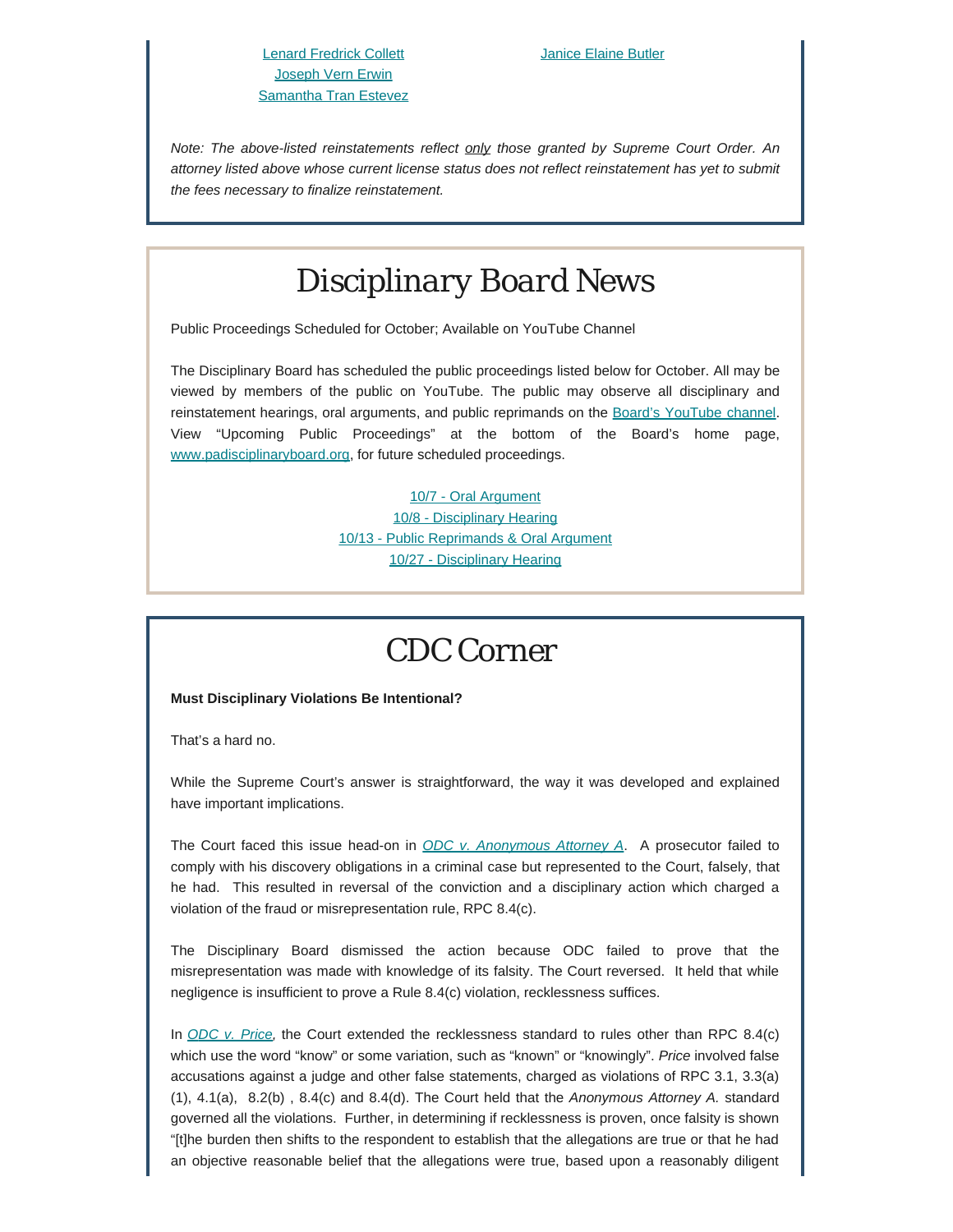inquiry."

Finally, in *ODC v. Surrick*, the Court held that the obligation on the respondent to demonstrate a reasonable basis for his statements means the recklessness standard is an objective not a subjective one: "To substitute a subjective approach merely because a different rule of professional conduct is at issue is not a valid basis for distinguishing *Price* from the case at issue. The measure of whether conduct was knowing or reckless can be ascertained by an objective analysis. In fact, to utilize a subjective approach would prevent this court from establishing a clear demarcation as to the standard of behavior that is expected from all members of the bar. Just as the law measures liability against the standard of the reasonable man, so do the rules of disciplinary conduct measure the ethical behavior of the members of the bar by the standard of the reasonable lawyer."

From these cases, three lessons: (1) Proof of a reckless disregard for the truth establishes "knowledge" for disciplinary violations. (2) This is an objective standard. A lawyer has an obligation to show a reasonable basis for her assertions and a reasonable effort to determine their truth. Insistence on subjective good faith doesn't cut it. (3) Ignorance of the law is no excuse, for a reasonable lawyer has an obligation to know the law. So, for example, a prosecutor's ignorance of caselaw construing the breadth of her obligation to search for and produce exculpatory evidence is no defense to a Rule 3.8(d) violation. It might bear on the severity of the sanction, but not on the fact of the violation.

Thomas J. Farrell Chief Disciplinary Counsel

## *Attorney Registration*

#### **2020-2021 Attorney Registration Summary**

Annual Attorney Registration opened on April 27 this year. Over 76,000 attorneys were eligible (and required) to complete annual registration by July 1. Over 85% of attorneys completed their registration by the July 1 deadline. Prior to the assessment of the first late fee, 97% of attorneys had completed their registration. Over 98% of attorneys completed their registration prior to the assessment of the second late payment penalty on August 2.

Registration commencement also kicks off a schedule of *numerous* email reminders sent to attorneys still needing to complete their registration at the time of email delivery. These reminder emails (sent from PA.AttorneyRegistration@pacourts.us) continue to be sent until an individual's registration is complete. Emails are sent to a variety of groupings: all attorneys needing to register, those who created a voucher but payment has not yet been received, those attorneys recently admitted to the Pennsylvania bar, etc. Regular communications regarding registration requirements are only sent electronically. Because of this, it is crucial that all Pennsylvania attorneys comply with  $Pa.R.D.E. 219(d)(3)$  regarding submitting all contact information changes within 30 days of a change. If you don't notify us of your new contact information, we can't notify you of your outstanding requirement(s).

On August 12, a Supreme Court Order was issued to administratively suspend the remaining noncompliant attorneys. In the 30 days prior to the effective date, attorneys have the opportunity to complete their registration and thus be removed from the list of those to be administratively suspended. On September 11, 2020, [374 attorneys were administratively](http://www.padisciplinaryboard.org/Storage/media/pdfs/20200911/174807-nonpaymentlisting-final.pdf) suspended for continued failure to complete their annual registration. The number of attorneys administratively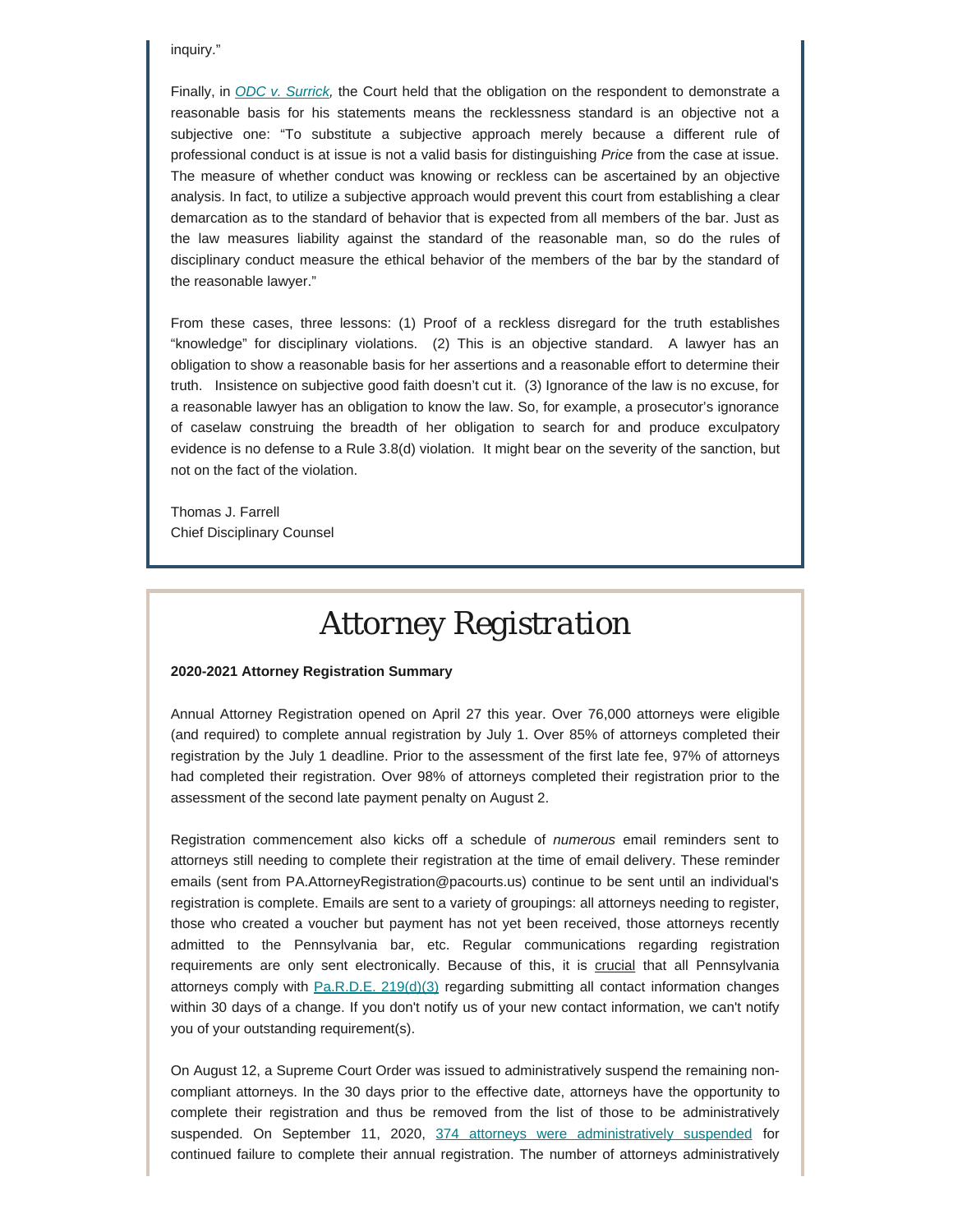suspended this year is significantly less than usual. Thank you to all of the attorneys who registered timely!

# *Articles of Interest*

#### **Disbarred Former Attorney Charged with Theft of Half of Massive Settlement**

A disbarred former attorney from Bucks County has been [charged with multiple felony theft](https://www.inquirer.com/news/michael-bradley-montgomery-county-disbarred-theft-fraud-20200820.html) [offenses](https://www.inquirer.com/news/michael-bradley-montgomery-county-disbarred-theft-fraud-20200820.html) based on allegations he stole more than \$500,000 of a client's million-dollar settlement and applied the funds to financing his own lavish lifestyle.

Montgomery County District Attorney Kevin R. Steele [announced](https://www.montcopa.org/ArchiveCenter/ViewFile/Item/5252) the arrest of disbarred attorney [Michael F. Bradley](https://www.padisciplinaryboard.org/for-the-public/find-attorney/attorney-detail/77283), of Warrington, on August 20, 2020, on charges including Dealing in Proceeds of Unlawful Activities, Theft by Unlawful Taking or Disposition, Theft by Deception, Receiving Stolen Property and Theft by Failure to Make Required Disposition of Funds Received.

The charges arise from Bradley's representation of Branden Thornton, who was seriously injured as a pedestrian in a motor vehicle accident in 2012. Bradley negotiated an insurance settlement which resulted in the payment of over \$1 million for Thornton's medical expenses and lifelong care. The funds were delivered to Bradley for distribution and deposited into his bank account. Bradley was entitled to a contingent fee of \$276,250 for his services.

The charging documents allege that Bradley misappropriated \$563,840.75 of the \$1,105,000 settlement funds. They further allege that Bradley commingled the funds in his business account and used them for personal purposes, including mortgage payments, renovations to his home, new furniture, vacations, plastic surgery, jewelry, college tuition, student loan payments, vehicle payments, and nearly 1,000 purchases from Amazon.

Thornton's mother became suspicious when Bradley told her the settlement funds were depleted. She filed a complaint with the Office of Disciplinary Counsel who referred the matter for criminal investigation, which led to the charges filed. Bradley was [disbarred by consent](http://www.pacourts.us/assets/opinions/DisciplinaryBoard/out/Bradley%20Order.pdf) on February 8,  $2019.<sup>1</sup>$  $2019.<sup>1</sup>$  $2019.<sup>1</sup>$ 

<span id="page-4-0"></span>Bradley's attorney William J. Brennan commented, "It's important to remember that he's presumed innocent… [W]hen I have the opportunity to review the discovery in this case, we will decide on an appropriate way to resolve this matter."

#### **Lawyer Suspended after Paying Clients from Own Funds for False Case Outcomes**

A Montgomery County lawyer has agreed to a four-year suspension after admitting he falsely told clients their cases had settled, and paid out their settlements from his own money. [Keith Michael](https://www.padisciplinaryboard.org/for-the-public/find-attorney/attorney-detail/83891) [McWhirk,](https://www.padisciplinaryboard.org/for-the-public/find-attorney/attorney-detail/83891) of Skippack, [agreed to a four-year suspension](http://www.pacourts.us/assets/opinions/DisciplinaryBoard/out/28DB2016-McWhirk.pdf) of his license, retroactive to his temporary suspension effective February 25, 2016.

McWhirk's actions came to light after he collapsed at a work function and underwent hospitalization. While he was hospitalized, other staff of his firm went through his case files in order to cover his work. They discovered discrepancies that led to his termination from the firm and a report to the Office of Disciplinary Counsel. Subsequently McWhirk self-reported his actions to Disciplinary Counsel.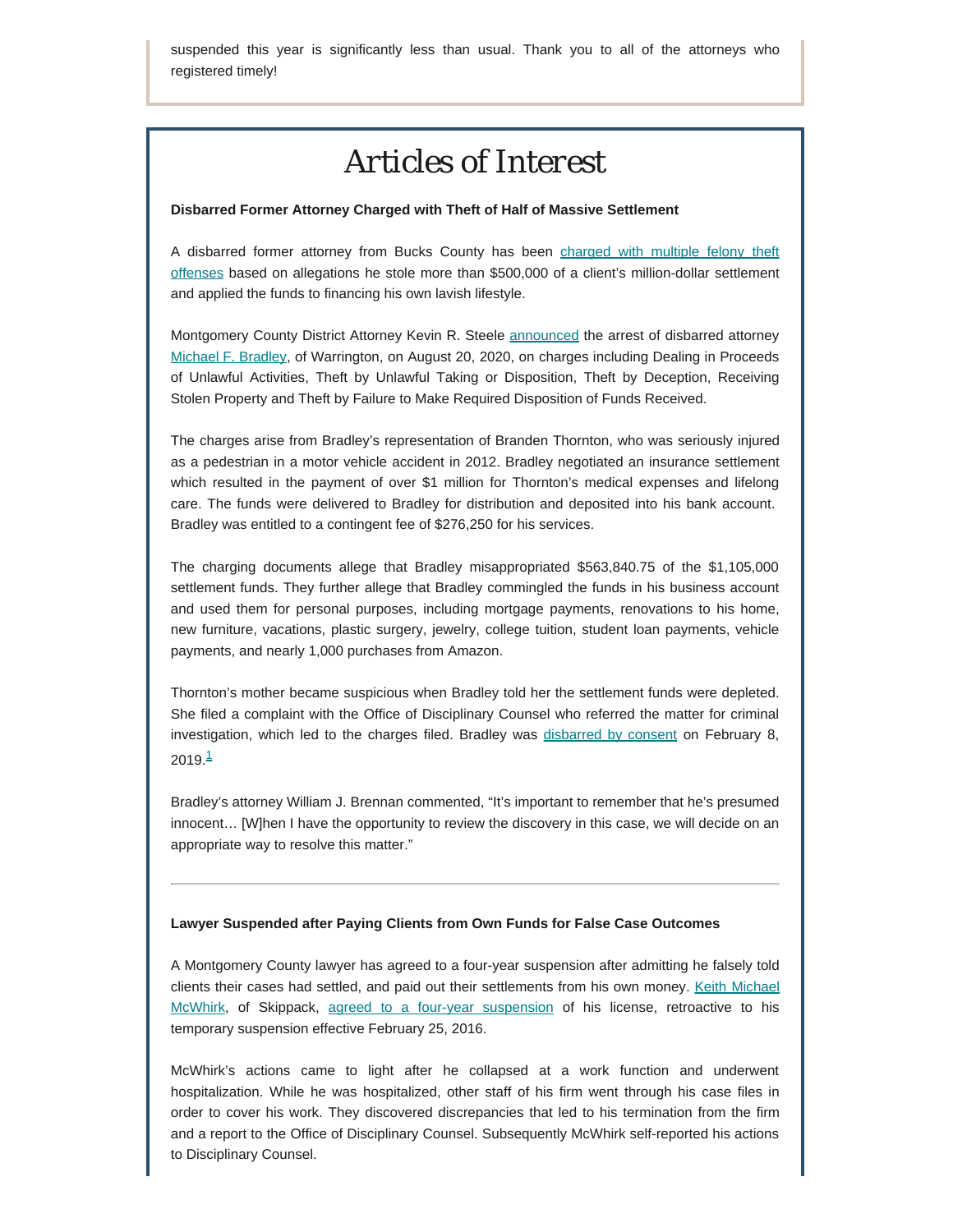In the Joint Petition in Support of Discipline on Consent, McWhirk admitted that he failed to act on several cases, and represented to the clients that he had pursued their cases and obtained settlements, awards, or proceeds. In four cases he paid the clients out of his own funds, in a total amount of \$534,500. He also admitted to having misrepresented the status of cases and actions he had taken to seven other clients. He created fictitious court documents to send clients in support of his misrepresentations. None of his misrepresentations were directed to any tribunal. These actions took place over a period of six years. He also misled his firm as to his actions once it undertook an investigation of his cases.

McWhirk agreed that this conduct violated numerous Rules of Professional Conduct regarding diligence, competence, honesty, and communication. He agreed to a violation of RPC  $1.15(h)$  only to the extent that he commingled personal funds into a trust account for the purpose of making payouts to clients.

The Joint Petition also noted several mitigating factors, including McWhirk's self-reporting and cooperation, remorse, and clear prior record. McWhirk also took the position that if the matter went to hearing, he would assert a claim for *Braun* mitigation due to a diagnosis of anxiety, depression, and a lifelong learned pattern of conflict avoidance.

#### **Judge Apologizes for Comments to and about Parties in Domestic Relations Case**

Judge Alan Rubenstein of Bucks County has apologized for comments made to a woman who appeared before him in a domestic abuse case, after the Superior Court criticized him for the comments on an issue raised sua sponte.

In the case of [E.K. v. J.R.A.,](http://www.pacourts.us/assets/opinions/Superior/out/J-A13031-20o%20-%20104508250108578008.pdf?cb=1) the Superior Court addressed comments Judge Rubenstein made to and about both parties during the hearings, although neither party had raised the issue. It noted that the judge had referred to the father as "punk," "[t]ough guy," "knucklehead," and made aspersions about his anatomy. He addressed the mother as a "little blond honey" who was "too dumb to leave" and lacks "self-respect," and questioned her as to why she remained in the relationship. The Superior Court noted that the comments to the mother "evince a fundamental misunderstanding of the dynamics of intimate partner violence .... They also are belittling to Mother, and may serve to discourage victims from seeking help from the judicial system." The Court also criticized the judge's characterizations of the father as disrespectful, predicted they may "invoke anger or shame in a party who was just adjudged to have engaged in abuse and sanctioned by significant repercussions," and warned that such comments may place others at risk.

After review of the Superior Court's decision, Judge Rubenstein [issued an apology](https://www.buckscountycouriertimes.com/story/news/local/2020/08/14/bucks-county-judge-alan-rubenstein-apologizes-sexist-comments/3375610001/). "My comments with regard to both litigants were absolutely wrong and not justifiable under any circumstances," he said. "It was more than inappropriate; it was dead wrong. I offer my apologies to the litigants and to the Superior Court." He added that he was "outraged and angry at the lifethreatening abuse that the woman had undergone for 17 years."

The woman's attorney, Jan Grossman, said that his client was not offended by the remarks and thought of it as a "generational thing." He added, "Everybody is up in arms about what the judge said, but 95 percent of his ruling was a fantastic protection for women and victims."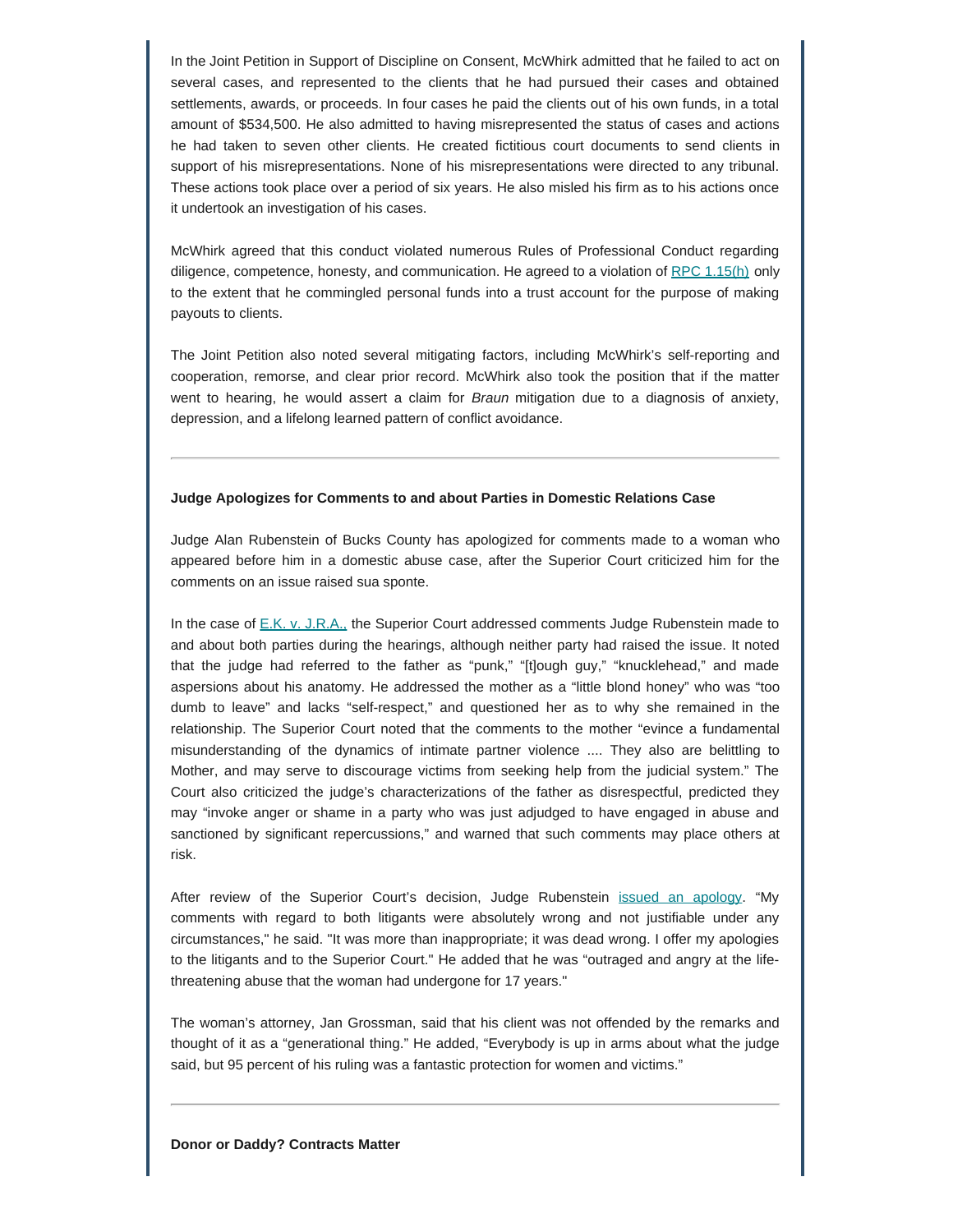A New York man thought he was doing an ex-girlfriend a favor when he agreed to donate sperm to a fertility clinic for her to conceive a child. He would later learn just how much of a favor.

<span id="page-6-2"></span>In the Matter of Claudia B.  $\vee$  Darrin M., the parties had dated but ended their relationship. Subsequently, the woman asked the man to donate sperm so that she could conceive a child. The parties agreed orally that he would not be named as the father on the birth certificate and would not be liable for paternity or child support. A draft agreement was reviewed by the parties, but never signed. The man donated 17 vials of sperm to the clinic.<sup>[2](#page-6-1)</sup> After the fact, the woman requested a new written agreement under which the man would be named as the father, contrary to the previous understanding. Neither written agreement was ever executed. Three years later, the woman gave birth to a child using the donor's sperm.

Four years after the birth, the mother filed a paternity petition seeking to have respondent declared the father of her child. The man claimed that equitable estoppel barred the claim for paternity, because he had donated the samples under an understanding that he would not be considered the father. However, the Court of Appeals held that no oral agreement existed because the terms were still under negotiation when the sample was provided, and neither of the written agreements was ever executed. The court thus concluded that neither a contract nor equitable estoppel barred the claim for child support.

Ellen Trachtman, an attorney specializing in assisted reproductive technology law, [argues](https://abovethelaw.com/2020/08/sperm-donors-need-to-cross-their-ts-and-dot-their-is-or-end-up-like-this-guy/?rf=1) that the result may have been different in another jurisdiction, as the man made the contribution based on an oral understanding he was a donor only and the rejected written agreements were offers to amend an existing oral contract.

In any case, men considering sperm donation would be well advised to get it down on paper before delivering the goods in the clinic.

<span id="page-6-0"></span> $1$  The article states that the investigation led to Bradley's disbarment, but under the Rules of Disciplinary Enforcement Bradley's resignation statement remains a closed document. ODC referred the matter for criminal investigation.

<span id="page-6-1"></span> $2$  Pretty big favor, we guess.

## *Attorney Well-Being*

#### **Eating Disorders: The Secret Shame of Lawyers**

We have written often in this Newsletter of wellness issues involving alcohol, drugs, gambling, depression, and other challenges. But one malady may be more common among lawyers than we usually realize: eating disorders.

Brian Cuban, a formerly practicing attorney and addict who has recast his career as a writer and consultant on addiction and recovery in the legal profession, addresses his own struggle with bulimia and compulsive exercise in [this video](https://abovethelaw.com/2020/08/the-stigma-of-eating-disorders/?rf=1).

He observes that it is hard for all lawyers to admit to eating disorders, as they are expected to be in command of their behavior. It is particularly difficult for male lawyers, as bulimia and other eating disorders are more commonly associated with women. However, a study by the Journal of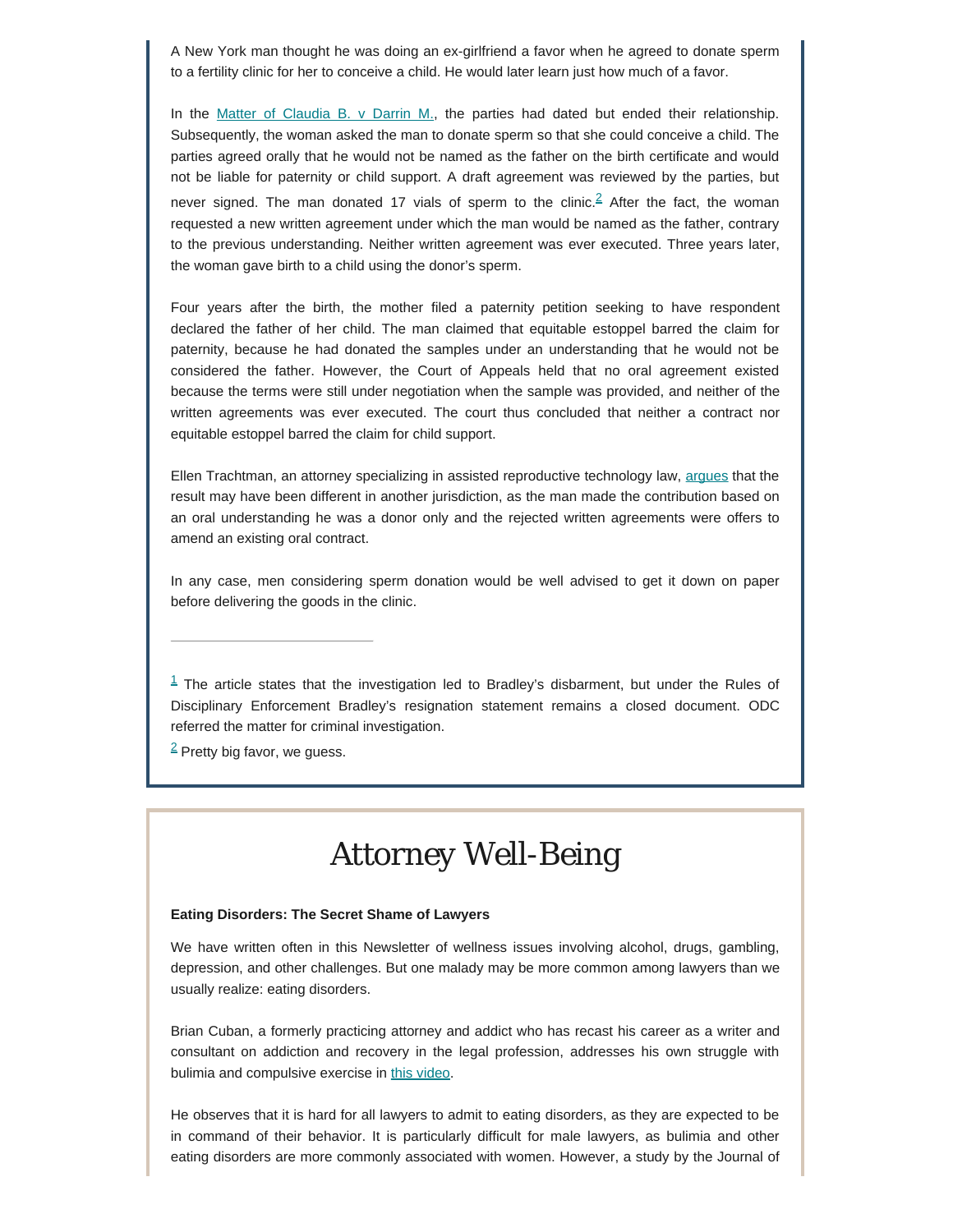Legal Education found that 27% of law students tested positive on markers for eating disorders, including 18% of male and 34% of female students. Yet only 3% of the students had been diagnosed or received any kind of treatment for the disorder.

Eating disorders often develop as a means of combating stress in educational and early professional years, and victims often believe they can control this behavior whenever the stress lessens or they put their mind to it. Childhood trauma is another common cause of the disorder. Binging, purging, and compulsive exercise to burn off calories are common side effects of eating disorders.

Cuban argues that admitting one's vulnerability is an essential step to getting control of an eating disorder. Such an admission is often difficult in the macho culture of the legal profession. Cuban argues that eating disorders are as real as other dependencies such as alcohol and drugs, and that the profession should support lawyers with the strength to admit their vulnerability and seek a path to recovery.



[Lawyers Concerned for Lawyers](https://www.lclpa.org/) is a confidential and safe resource for Pennsylvania attorneys and their family members who may be struggling with their mental health or substance use. An astounding one in three legal professionals will face these issues at some point in their career. Over the past 32 years, LCL has confidentially assisted and supported thousands of individuals who have faced a myriad of challenges (including grief, stress, anxiety, depression, eating disorders, gambling problems, problematic alcohol or prescription drug use, etc.), helping them navigate through dark and difficult times. Members of our profession are dying because they are afraid or unable to ask for help. If you or someone you know is struggling, please call us. You may save a life. There is help and there is hope.

### [Resources for the Legal Profession During COVID-19](https://www.lclpa.org/wp-content/uploads/2020/09/COVID-19-Resources-UPDATE-LCL-PA-September-15-2020-for-gen.-distr..pdf)

### **Confidential 24/7 Helpline: 1-888-999-1941**

Lawyers-only support meetings Peer and staff support & resource coordination LCL resources are free, voluntary, & confidential Free CLE, resources, and information at [www.lclpa.org](https://www.lclpa.org/) Assessment by a healthcare professional to determine a customized treatment plan, if indicated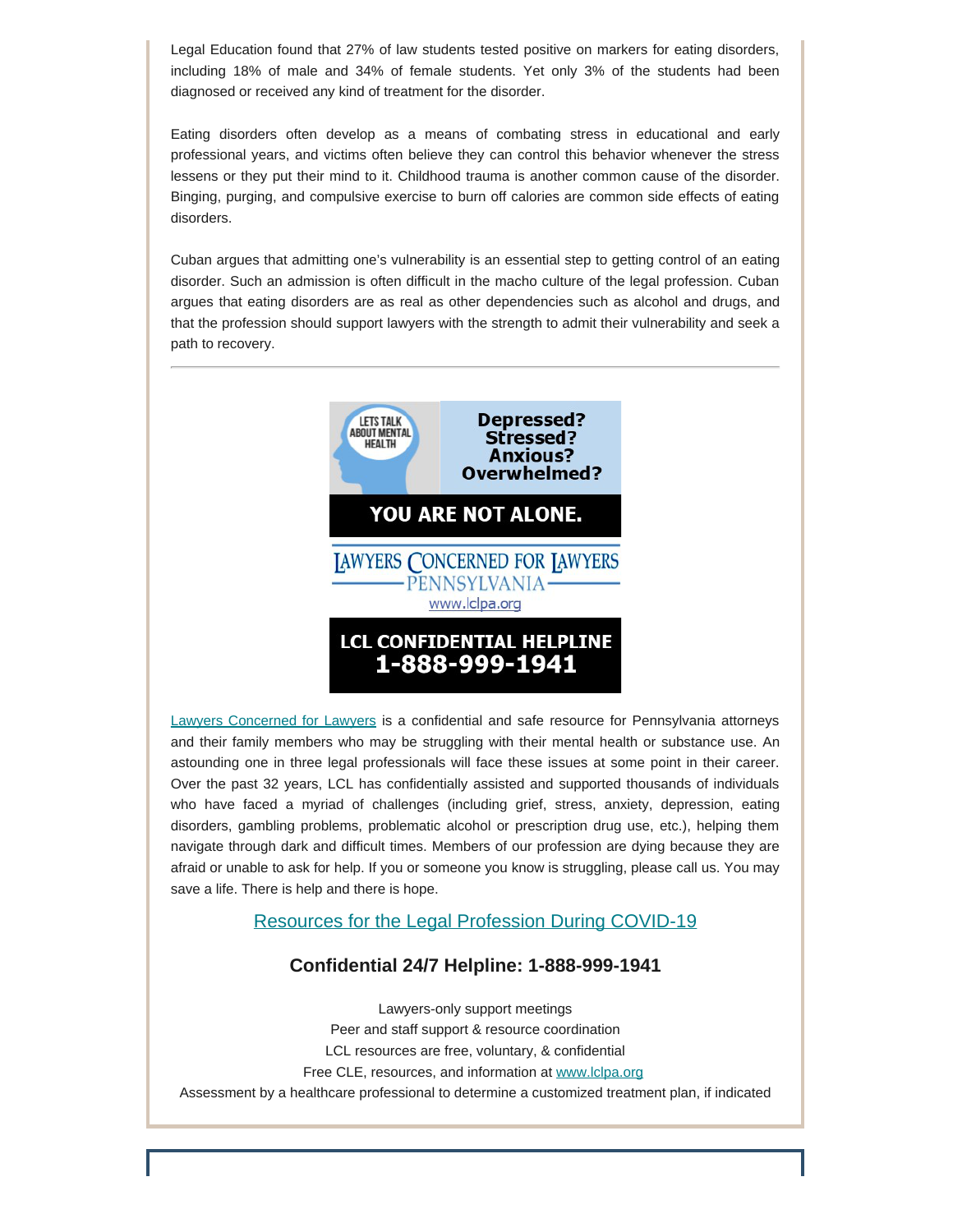# *Around the Court*



#### **Temporary 2020 Limited Practice License**

In April, the Supreme Court issued an **[Order](https://www.pabarexam.org/pdf/Supervised_Limited_Practice_Order.pdf) allowing temporary (limited practice)** admission for law graduates unable to sit for the bar examination due to COVID-19. The option is available to juris doctor graduates of an ABA-accredited law school who filed an application to sit for the July 2020 bar examination, which has been postponed. Applicants who have previously failed the bar examination or have been determined by the Board of Law Examiners not to meet the character and fitness requirements are not eligible.

2020 limited practice licensees are permitted to:

- Counsel clients on legal issues.
- Prepare documents for a supervising attorney to file in court.
- With the presence of the supervising attorney or a qualifying attorney, appear for any activity subsumed in the practice of law.

A 2020 limited licensee must be supervised by a licensed attorney with at least five years in practice. The supervising attorney may not supervise more than two limited licensees and must assume personal professional responsibility for the limited licensee's actions.

The limited license terminates on the date of the next Pennsylvania bar exam, if the limited licensee does not sit for the exam, or on the date the results of the exam the licensee has taken are announced. A limited licensee who passes the exam may continue to practice until formally admitted.

Application information can be found on the **Pennsylvania Board of Law Examiners'** website.

# *We Want To Hear From You...*

We are always on the lookout for stories of interest relating to legal ethics, new issues in the practice of law, lawyer wellness, and funny or just plain weird stories about the legal profession. If you come across something you think might be enlightening, educational, or entertaining to our readers or social media followers, [pass it along](mailto:dboard.news@pacourts.us). If you're our original source, there may be a hat tip in it for you.



[FAQs - For the Public](https://www.padisciplinaryboard.org/for-the-public/resources) [Annual Report](https://www.padisciplinaryboard.org/about/reports) [Recent Discipline](https://www.padisciplinaryboard.org/for-the-public/search-recent-discipline)